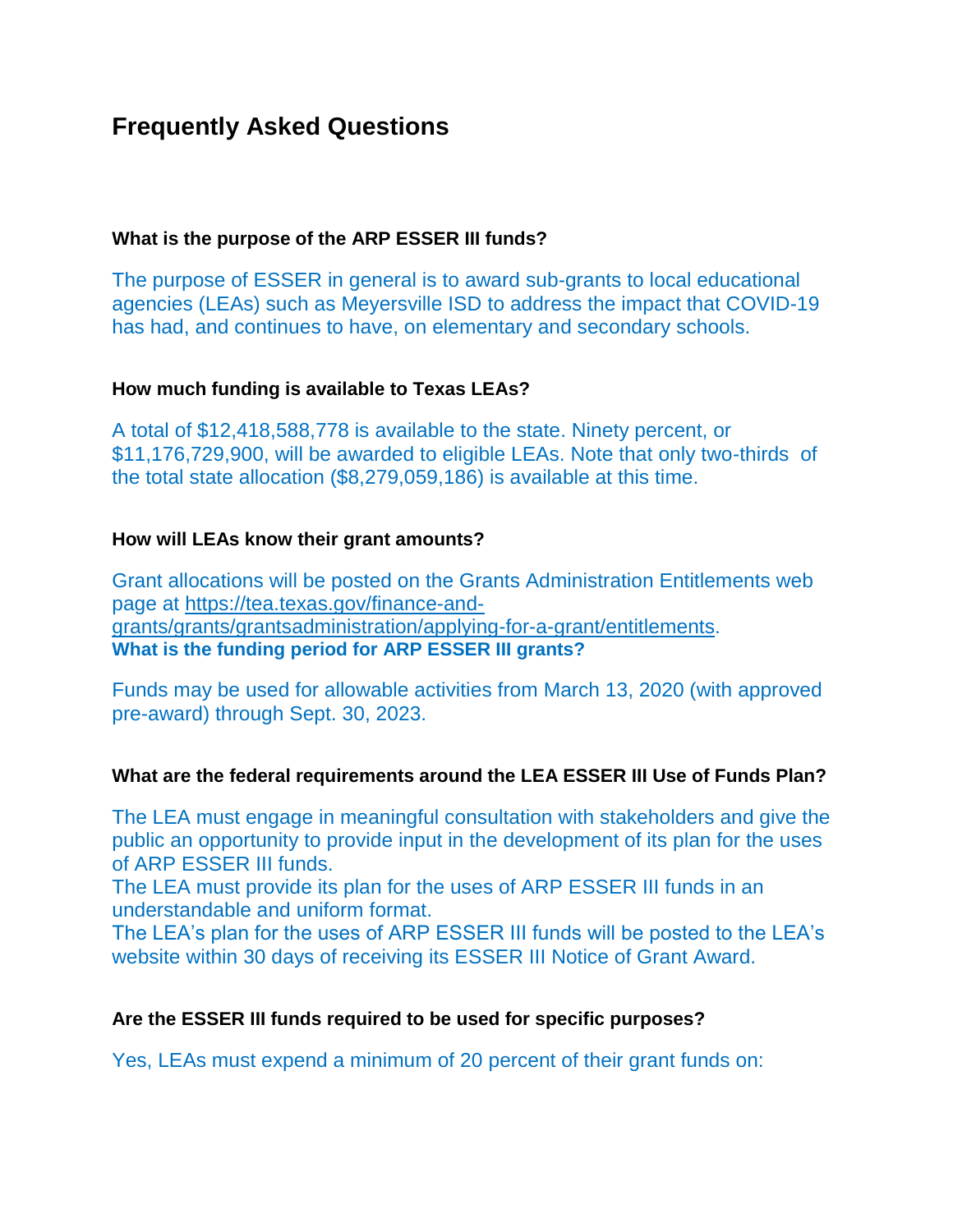- 1. Evidence-based interventions, such as summer learning, extended day comprehensive after school programs, or extended school year programs; and
- 2. Ensure interventions respond to students' academic, social, and emotional needs and address the disproportionate impact of coronavirus on student populations as defined in ESEA, Title I, Part A, students experiencing homelessness, and youth in foster care.

#### **Are there recommended uses of ESSER III funds that will assist LEAs in addressing the impact of the COVID pandemic and disruptions leading to learning loss?**

While keeping in mind the purpose and requirements under ESSER III related to accelerating student learning, TEA strongly encourages school systems to plan for how to use these one-time federal funds expeditiously over the entire covered period to facilitate a more comprehensive long-term approach to learning acceleration. This may include aligned strategies that are currently part of a district's current plans and strategies. A qualitative review of draft local learning acceleration plans revealed the following trends and suggestions, including but not limited to:

- Professional Development: comprehensive Reading Academies, highquality instructional materials, dyslexia training, professional development stipends, technology integration training;
- Extended Instructional Time: extended day, extended year, high-dosage tutoring, summer learning;
- Staffing: tutors, reduced class sizes, small group instruction, staff retention and recruitment incentive pay, after school enrichment programs, instructional coaching and leadership;
- Facilities: ventilation, cleaning, HVAC systems, specialized instructional spaces;
- Technology: devices, infrastructure upgrades, learning management systems, digital tools, educational application;
- Mental Health and Behavioral Supports: social workers, at-risk coordinators, additional counseling services, teacher training and programming, wrap-around and community partnerships.

# **What are some of the allowable uses of the ARP ESSER III funds?**

ESSER funds are designated to be used in any or all of 15 buckets, which include addressing learning loss, providing professional development, improving indoor air quality, providing social and emotional supports, updating and providing technology, and others. [\(FAQ from TEA\)](https://tea.texas.gov/sites/default/files/covid/COVID-19-CARES-Act-Funding-and-Expense-Reimbursement-FAQ.pdf)